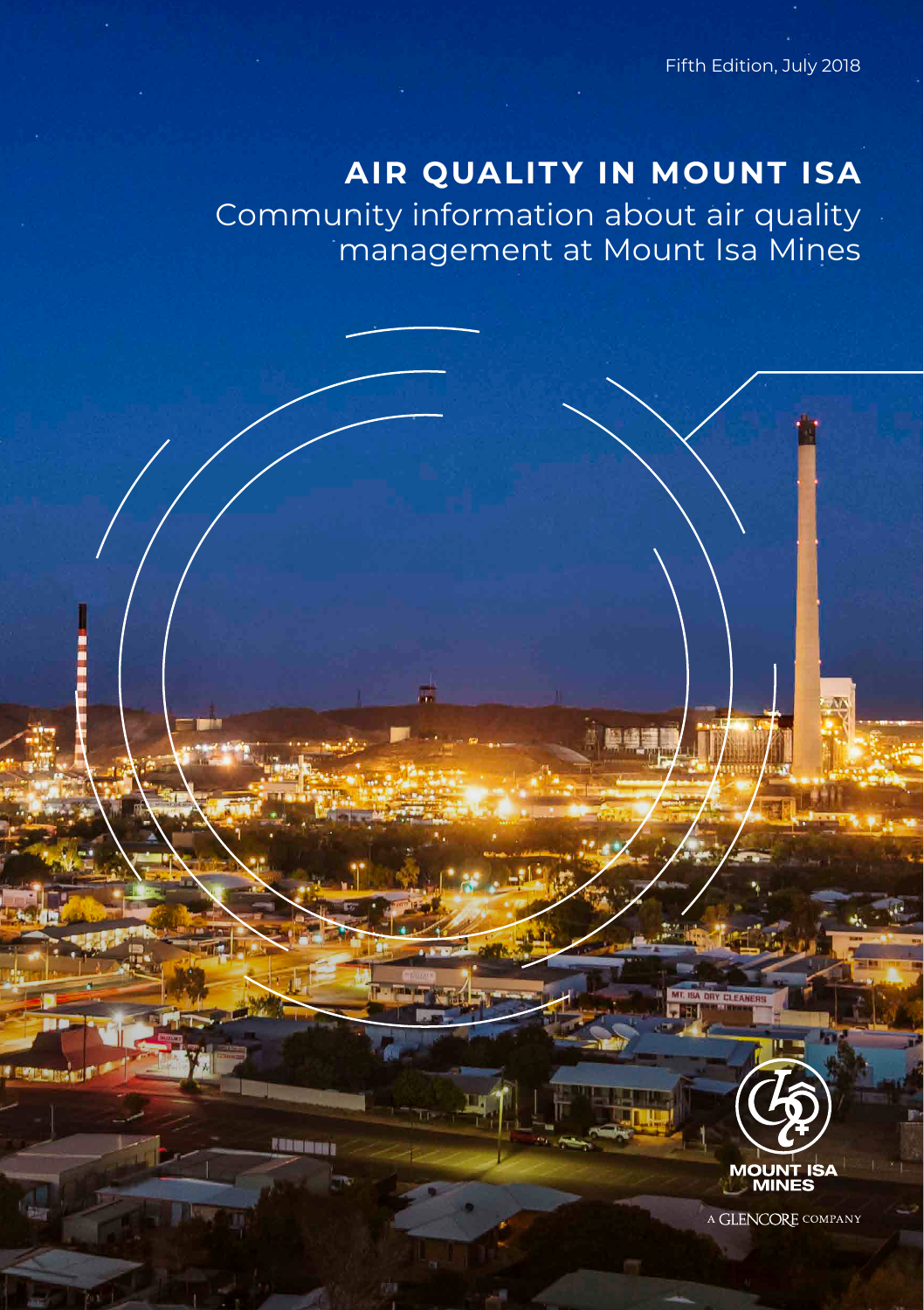Mount Isa is one of Australia's most successful mining towns, with a demonstrated coexistence between industry and community.

As modern regulations and accepted science evolve, so does Mount Isa Mines.

We operate on the doorstep of a thriving city of around 22,000 people and we work hard to minimise any impact to our local community.

Our people and their families live locally and call Mount Isa home so the wellbeing of the community and operating responsibly will always be our priority.



# **Air Quality in Mount Isa**

Mount Isa is one of the most mineral-rich regions in the world. The natural, highly mineralised nature of the region is the reason Mount Isa has enjoyed such a long and rich mining history.

The copper and zinc-lead ores found in our region and mined and processed at Mount Isa Mines contain natural occurring sulphur and a range of minerals and metals such as lead, cadmium and arsenic.

When ore is processed, sulphur dioxide (SO2) is released. Most of the copper smelter gases are captured and transferred to the Incitec Pivot Acid Plant, which treats the sulphur dioxide to produce sulphuric acid.

Metallic particulates can be released from our operations, through the transfer of dust into the community and through emissions from our smelting operations.

We have stringent systems in place to manage emissions and dust generated by our operations to minimise impacts to the local Mount Isa community, as well as a comprehensive Air Quality Control Centre that uses real-time air quality data to monitor emissions and observe emerging weather patterns.

**For more information on our management of air quality, refer to page 4 of this brochure.**

## **Our obligations**

## Our operations are managed under the Queensland environmental regulatory regime.

In 2011, Mount Isa Mines transitioned to a new Environmental Authority in line with modern regulations, with further amendments in September 2015. Today, our 32,000 hectare mining lease is governed by over 80 separate permits and authorities, with stringent and transparent reporting of our environmental performance.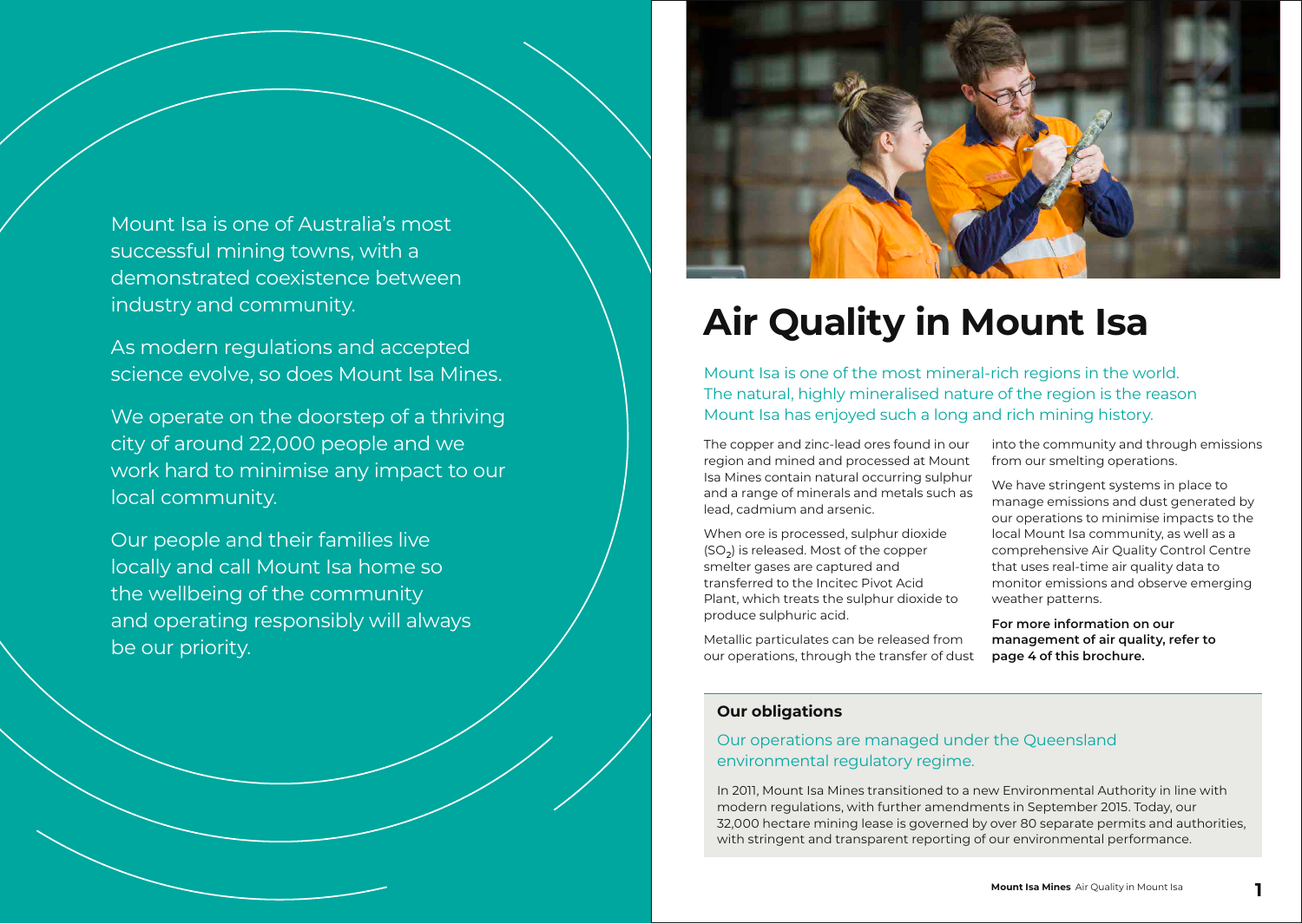# **About sulphur dioxide**

Sulphur dioxide (SO<sub>2</sub>) is an odorous gas generated through natural and industrial processes. In nature it is a gas released by volcanoes or hot springs and is also produced when vegetation on land, in wetlands or oceans decay or break down.

In Australia, the largest source of sulphur dioxide in the air is from industrial processing or materials containing sulphur, such as the smelting of sulphide ores or electricity generation from coal, oil or gas. Sulphur dioxide is also present in emission from cars, buses and trucks as the result of fuel combustion. It is widely used to manufacture a number of household goods such as in wine making as an antibiotic and antioxidant, and added as a preservative in dried fruits because of its antimicrobial properties (preservative 220).

### **HEALTH EFFECTS OF SULPHUR DIOXIDE**

Our senses easily detect sulphur dioxide at concentrations well below the level that may cause irritation or discomfort. At higher concentrations sulphur dioxide can irritate the throat, lungs, eyes, and to a lesser extent, skin. The effects of sulphur dioxide can be felt very quickly, with most people feeling the worst symptoms within 10 to 15 minutes after exposure.

- Symptoms can include:
- Coughing, wheezing or shortness of breath
- Dry or irritated throat
- Watery, itchy eyes

When there are higher levels of sulphur dioxide in the air and a person feels they are being affected, they should limit their physical activity, particularly if outdoors as this increases the volume of air breathed in.

If possible move indoors and close windows and doors, and use air conditioning on recirculation mode until outside air quality improves.

Unless consistently exposed to very high concentrations, in most instances. exposure to sulphur dioxide does not cause long-term health impacts to people. Some people may be more sensitive than others to exposure to sulphur dioxide in the air.

Those with lung conditions such as asthma, chronic bronchitis or emphysema may find their conditions aggravated by sulphur dioxide.

If you experience respiratory discomfort from sulphur dioxide, please consult a medical professional.

## **Key air quality improvement initiatives:**

- Significant improvements in emission capture
- Better identification of emission sources and procedures to control them
- Major advancements in how we respond to the release of emissions and their measured impacts, aligned with tighter environmental limits

# **About metals**

The same minerals mined at Mount Isa Mines are the same as those that can be found outcropping throughout the city of Mount Isa. As such, there are both natural and industrial sources of mineralisation intermixed throughout Mount Isa.

The copper and zinc-lead ores mined and processed at Mount Isa Mines contain a range of naturally occurring minerals, including metals such as lead, cadmium and arsenic.

- **Lead** A soft, malleable metal. At Mount Isa Mines, zinc-lead-silver ore is mined underground at George Fisher Mine and Lady Loretta Mine and processed, along with third party concentrate to produce lead concentrate and lead bullion.
- **Arsenic** A grey crystalline mineral in its solid state, and also naturally occurring in water and some food in a dissolved organic form. It can be found in air or soil and is commonly associated with copper ore, its products and by-products.
- **Cadmium** A soft, ductile, silverwhite or blue-white metal found naturally in zinc sulphide based ores. It can be released through mining and smelting activities.

Metals including cadmium and lead, are common industrial emissions released mainly as a result of various industrial activities and can contribute to the deposition and build-up of these metals in soils.

Mount Isa Mines has comprehensive programs in place to minimise emissions generated by our activities for our workforce and the community. You can reduce your exposure risk by maintaining a clean home, good hygiene, and a healthy diet.

**For more information on reducing your exposure to lead and other metals, the Lead Alliance can provide useful advice and a range of helpful resources. You can contact the Lead Alliance on 1800 457 547.**

**Over the past decade, Mount Isa Mines has achieved substantial reductions in the total emissions generated from our site, particularly across a number of metals and metalloids.**

We have achieved this by significantly improving emission capture, better identifying emission sources and procedures to control them, and major advancements in how we respond to emissions released and their impacts.

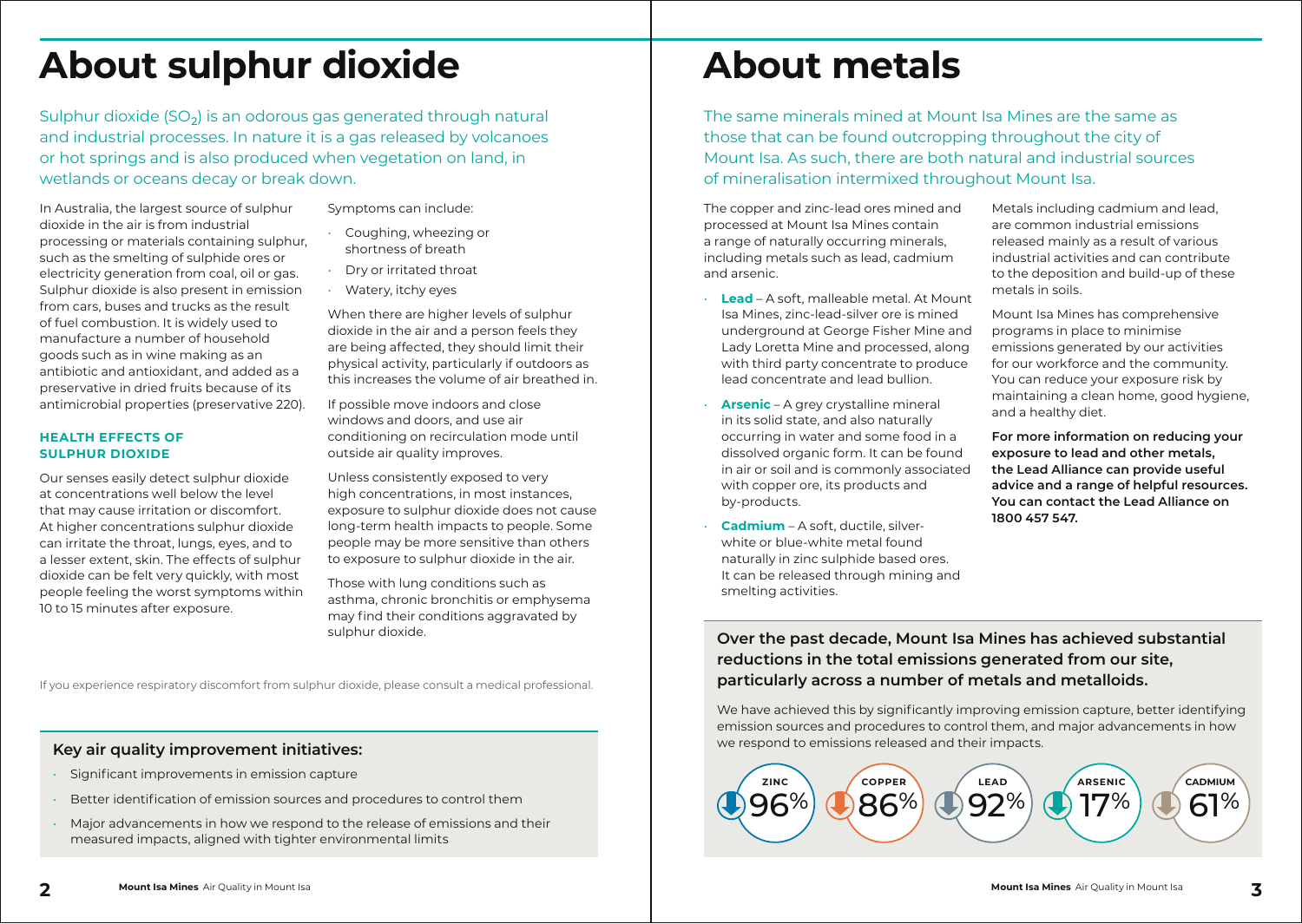# **Our air quality management practises**

As part of our Queensland Government approved Environmental Authority, Mount Isa Mines employs four management plans to **measure**, **manage** and **reduce** dust and emissions generated from our operations. These include:

| <b>MANAGEMENT PLAN</b>                      | <b>FOCUS AREA</b>                                                                                                     | <b>KEY CONTROLS</b>                                                                                                                                                                                                                                              |
|---------------------------------------------|-----------------------------------------------------------------------------------------------------------------------|------------------------------------------------------------------------------------------------------------------------------------------------------------------------------------------------------------------------------------------------------------------|
| <b>Process Emissions</b><br>Management Plan | Process generated dust<br>and the ongoing review<br>and implementation of<br>controls                                 | Ventilation and dust capture systems,<br>enclosure of operations such as conveyors<br>or sheds, wetting of materials, and mist or<br>fog sprays to capture dust as it is emitted                                                                                 |
| Open Areas<br>Management Plan               | Wind driven dust from<br>open areas on the<br>Mount Isa Mines site                                                    | Dust suppression of stockpiles through<br>watering and use of agents to bind<br>surfaces. Onsite materials are contained in<br>sheds and regular cleaning, wind breaks,<br>stockpile covers and surface roughening<br>is also employed                           |
| Road Hygiene<br>Management Plan             | Managing dust<br>generated from vehicle<br>movement                                                                   | Vehicle wash down and tyre cleaning<br>facilities, road cleaning equipment, on-<br>road sampling, established containment<br>zones to reduce silt trackage, covering<br>vehicle roads, sealing of previously<br>unsealed roads and vehicle speed<br>restrictions |
| Air Quality<br>Management Plan              | Overarching plan to<br>ensure compliance<br>with the air quality<br>requirements of<br>our Environmental<br>Authority | This plan promotes a continuous<br>improvement process aimed at<br>identifying significant dust hazards and<br>establishing site specific best practice<br>dust controls                                                                                         |





## **Key air quality improvement initiatives**

Since 2003, we have invested in excess of \$500 million in environmental expenditure to significantly improve our environmental performance. This includes more than \$5 million directly invested into environmental air quality system improvements and management initiatives.

Over the years we have implemented industry-leading projects targeting air quality management and continue to improve our environmental performance and enhance what is already the most sophisticated air quality monitoring system of any Australian city.

Some of our key air quality improvement initiatives include:

### **DUST MANAGEMENT**

- Established lead concentrate containment facility
- Relocated over 40 per cent of ore crushing activities out of town to our George Fisher Mine operation
- Sealed eight kilometres of roads and established a road cleaning program

George Fisher Mine operation

- Ongoing enforcement of strict clean-in clean-out procedures and dedicated wash bays for vehicles, to stop material leaving site on people and equipment
- Established the ApportionIsa system to pinpoint sources of containments on site
- Installed 24/7 camera monitoring.

### **AIR QUALITY MANAGEMENT**

- Major upgrade of our air quality monitoring network on site and within the community
- Installed two continuous metals monitor in the community, in addition to the Queensland Government Department of Science, Information Technology and Innovation monitor
- Implemented innovative dust forecast and alert system via atmospheric modelling
- Significant improvements in emissions capture and better identification of emission sources and procedures to control them
- Major advancements in how we respond to the release of emissions and their measured impacts, aligned with tighter environmental limits.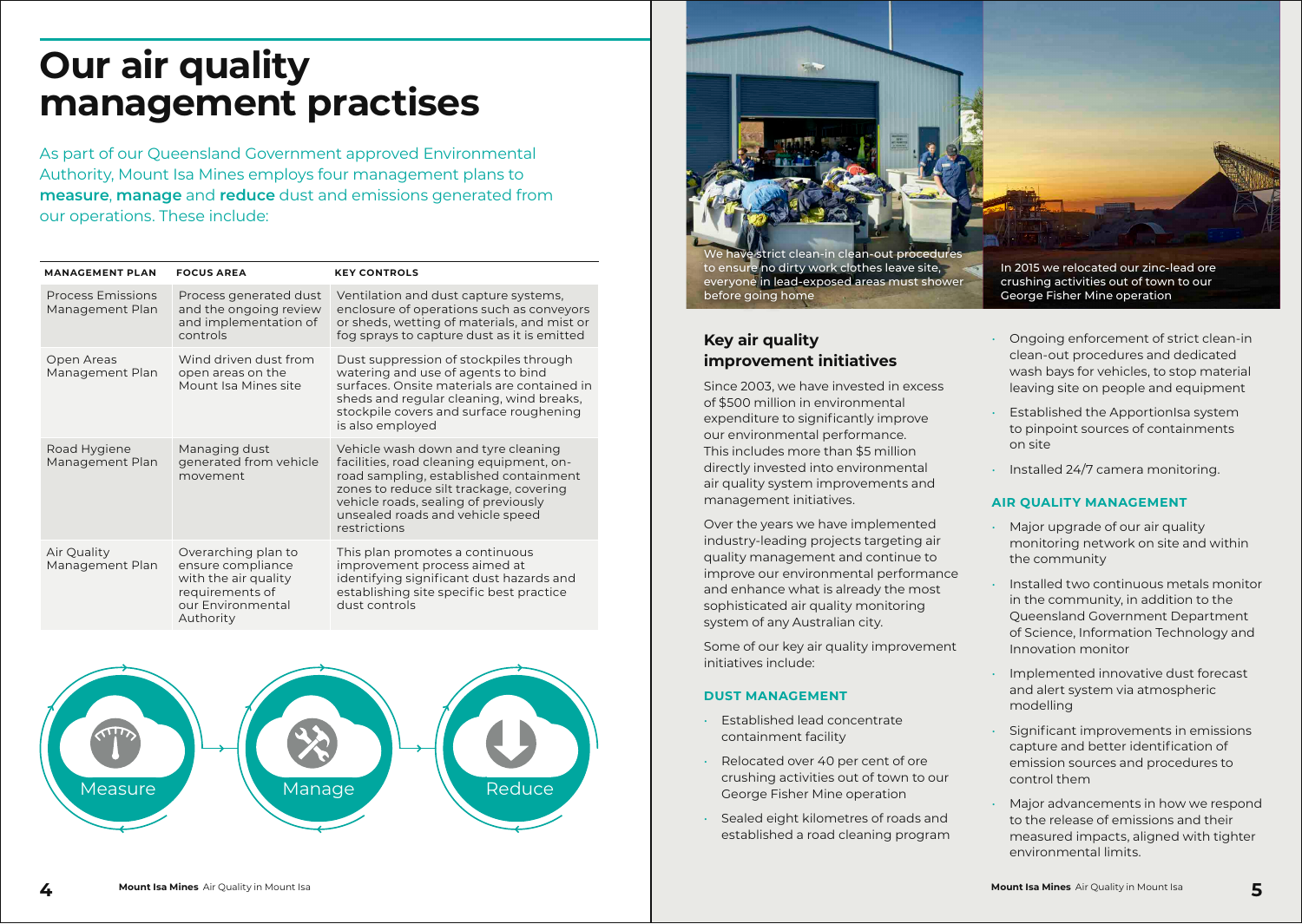Our Air Quality Control Centre uses the most intensive air quality monitoring network of any city in Australia which operates 24/7 to minimise impacts to the community and comply with our strict regulatory limits

# **Air Quality Control Centre**

Mount Isa has one of the most intensive air quality monitoring systems of any city in Australia.

Established in 1975, our Air Quality Control (AQC) Centre uses real-time air quality data to monitor sulphur dioxide emissions and observe emerging weather patterns.

AQC is independent to our smelter operations and works both predictively and reactively to minimise impacts to our community and ensure compliance with our regulatory limits. AQC provides daily forecasts and planning advice to our smelter operations and also monitors real-time air quality data and conditions at ground level to ensure smelter operations can respond appropriately to any unexpected weather events.

As part of our air quality monitoring system, we have two continuous metal monitors in the community which measure metals in air 24/7 to ensure we minimise any impact to the people of Mount Isa.

We monitor the concentration of metallic particulates in the air, including arsenic, cadmium, copper, lead and zinc, as well as an additional 19 metals, within the Mount Isa community using our comprehensive air quality monitoring system.

### **WIND DIRECTION IN MOUNT ISA**

Throughout the year, Mount Isa receives the majority of wind from the east and south-east. This means for most of the year, the wind blows emissions and dust away from the Mount Isa township to the west, limiting impacts to the community.

During summer and spring, the occurrence of westerly winds (blowing emissions to the east) can increase the potential impacts to our community. During these months, AQC works closely with our smelter operations to ensure we continue to minimise the impact of our smelting activities on the community.

The windrose diagrams (right) show wind speed and direction on an annual and quarterly basis in Mount Isa. The arrow indicators show the direction from which the majority of wind blows. Note that between October and March, there are more instances of wind blowing from the west to the east.

### **What does Air Quality Control do?**

Analyse and predict weather conditions

Provide advice to smelter operations

Monitor real-time air quality data and conditions at ground level

### **How does that affect our smelter operations?**

AQC collaborates with smelter operators and the Incitec Pivot Acid Plant to reduce emissions. This is achieved by reducing or shutting down smelter operations if emissions can't be managed within acceptable limits.

### **AQC alert process**



## **Unrestricted operations**

Weather conditions indicate no changes required to operations



Potential need to reduce operations or shut down to manage emissions due to pending change in weather conditions

### **Reduced operations**

Smelters must reduce operations to lower emissions and prepare to potentially facilitate an immediate shutdown

### **Shutdown**

Smelters must cease operations immediately as weather conditions show smelter operations may impact the town or are approaching regulatory limits

**In 2017, our Air Quality Control Centre restricted smelting operations via complete or partial shutdowns for a total of 2,489 hours, or more than 103 days to minimise community impact**



**Typical wind speed** 







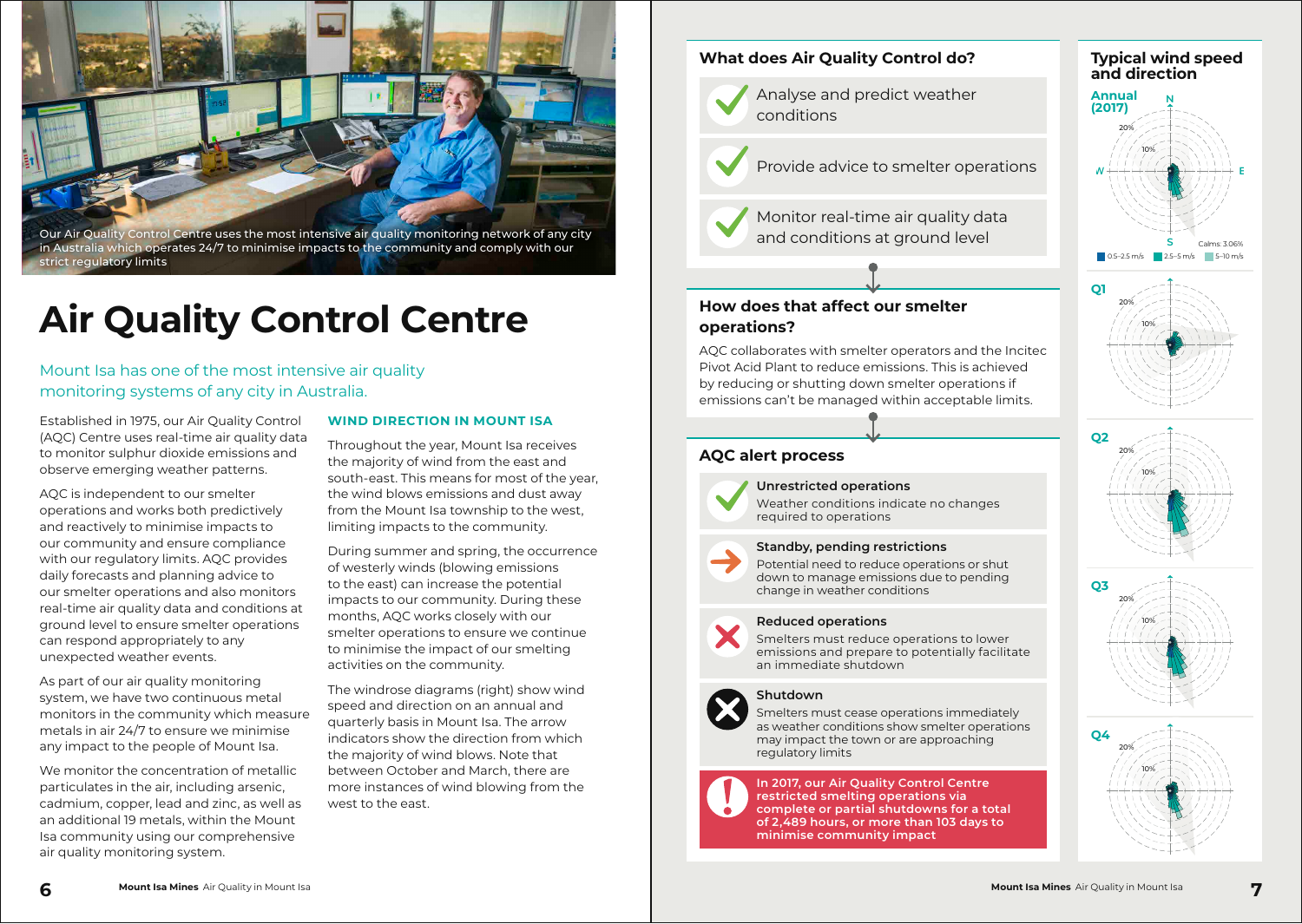

## **The most comprehensive air quality monitoring system of any Australian city**

**13**  monitoring stations **> 50** individual

Each resident is within approximately

**1,200 m** of an air quality monitoring unit

### SO<sub>2</sub> Monitors

High Volume Air Sampling monitors:

- $\triangle$  PM<sub>10</sub>\*
- $\triangle$  Total Suspended Particulates
- $M_{10}$ <sup>\*</sup> Dust monitors:
- $\Box$  PM<sub>2.5</sub>\*\*
- Xact metals monitor

Roads

**MMM** Railway

# **Legend How many monitors in the network?**

- Real-time  $SO<sub>2</sub>$  monitoring stations 13 Passive  $SO<sub>2</sub>$  monitoring stations<sup>†</sup> 6 High Volume Air Sampling monitors 14 Continuous dust monitors  $\star$  6 Dust deposition gauges<sup>†</sup> ★ 7 Xact metals monitor 2
- We have a number of monitors and gauges we can deploy at specific sites to monitor our performance and target improvements.
- Measures particulate matter 10 micrometres or less in diameter.
- \*\* Measures particulate matter 2.5 micrometres or less in diameter.
- † Not displayed on map.

units

**24/7** monitoring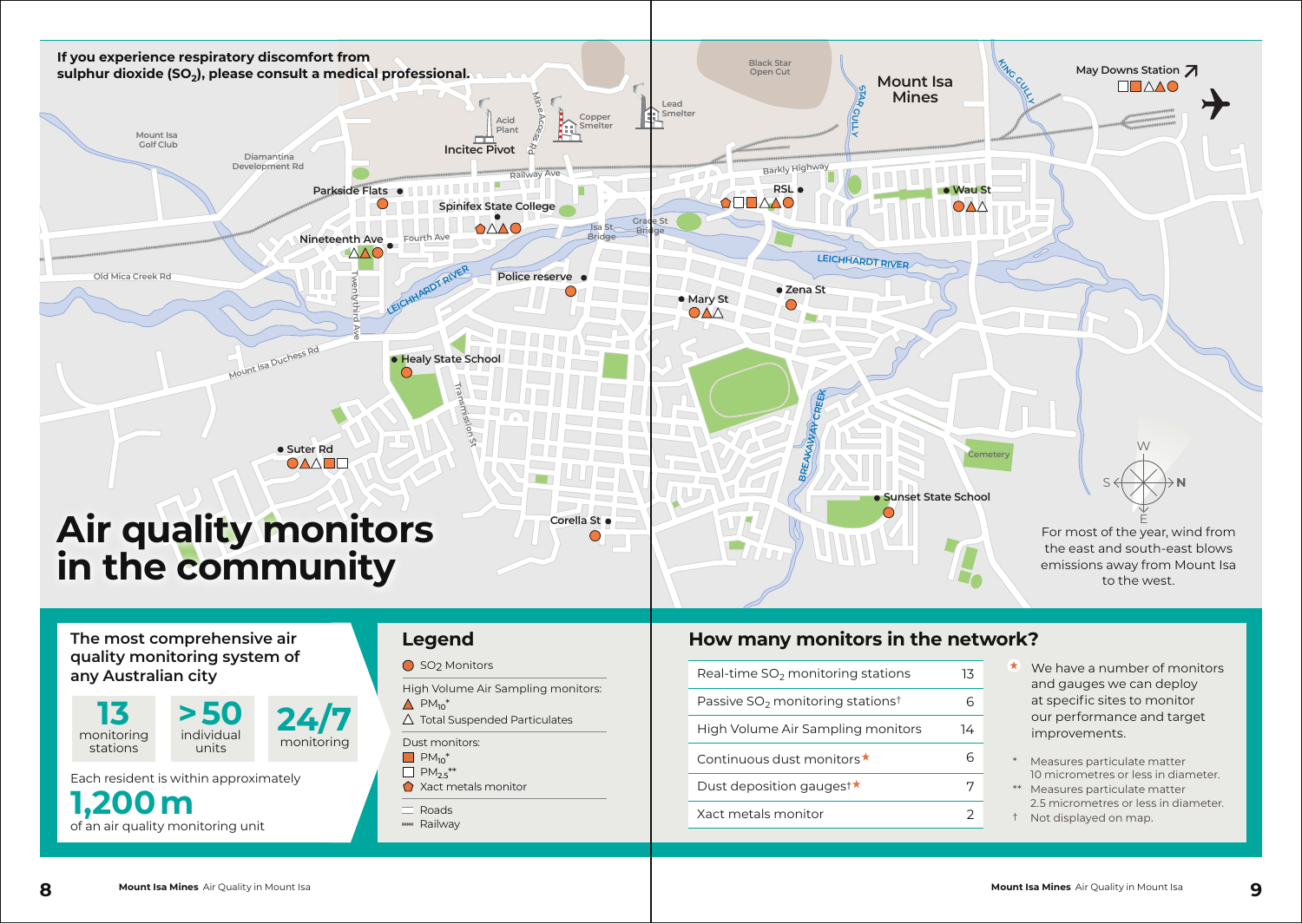

# **Inside Air Quality Control**

Our Air Quality Control (AQC) Centre employees are trained in meteorology to understand and predict weather specific to the Mount Isa region. Our people have extensive experience in understanding the interaction of weather patterns with our operations and across our community.

Our AQC employees are independent to our smelter operations and responsible for minimising air quality impacts to our local community and ensuring our environmental obligations are met.

AQC operates seven days a week, with extended and overnight coverage, to manage unfavourable weather conditions and potential community impacts.

### **WHAT DOES AQC DO?**

- Analyse weather forecasts
- Predict air quality conditions at ground level
- Provide our operations with daily reports on weather predictions and likely impacts
- Monitor our comprehensive network of sulphur dioxide monitors and meteorological stations
- Provide ongoing advice to smelter operations on real-time weather conditions and air quality data.

AQC collaborates with smelter operations and the Incitec Pivot Acid Plant via an internal alert system that advises of any potential requirements to reduce or stop production when emissions cannot otherwise be managed within acceptable limits.

### **UNPREDICTED CHANGES TO AIR QUALITY**

At times, weather conditions can change rapidly from our forecasts to create unanticipated impacts to air quality within our community. This may increase shortterm exposure to sulphur dioxide and lead to temporary discomfort for some members of the community. Through our monitoring systems, we aim to react to these situations as quickly as possible, advise smelting operations of the changes and implement the AQC alert process to minimise impacts as much as we can.

**If you are being impacted by exposure to sulphur dioxide, move indoors if possible and report the issue to the Mount Isa Mines 24-hour Community Feedback Hotline by phoning 1800 982 982.**

**In most instances, you will notice a significant improvement in air quality within 30 minutes as we respond to the situation.**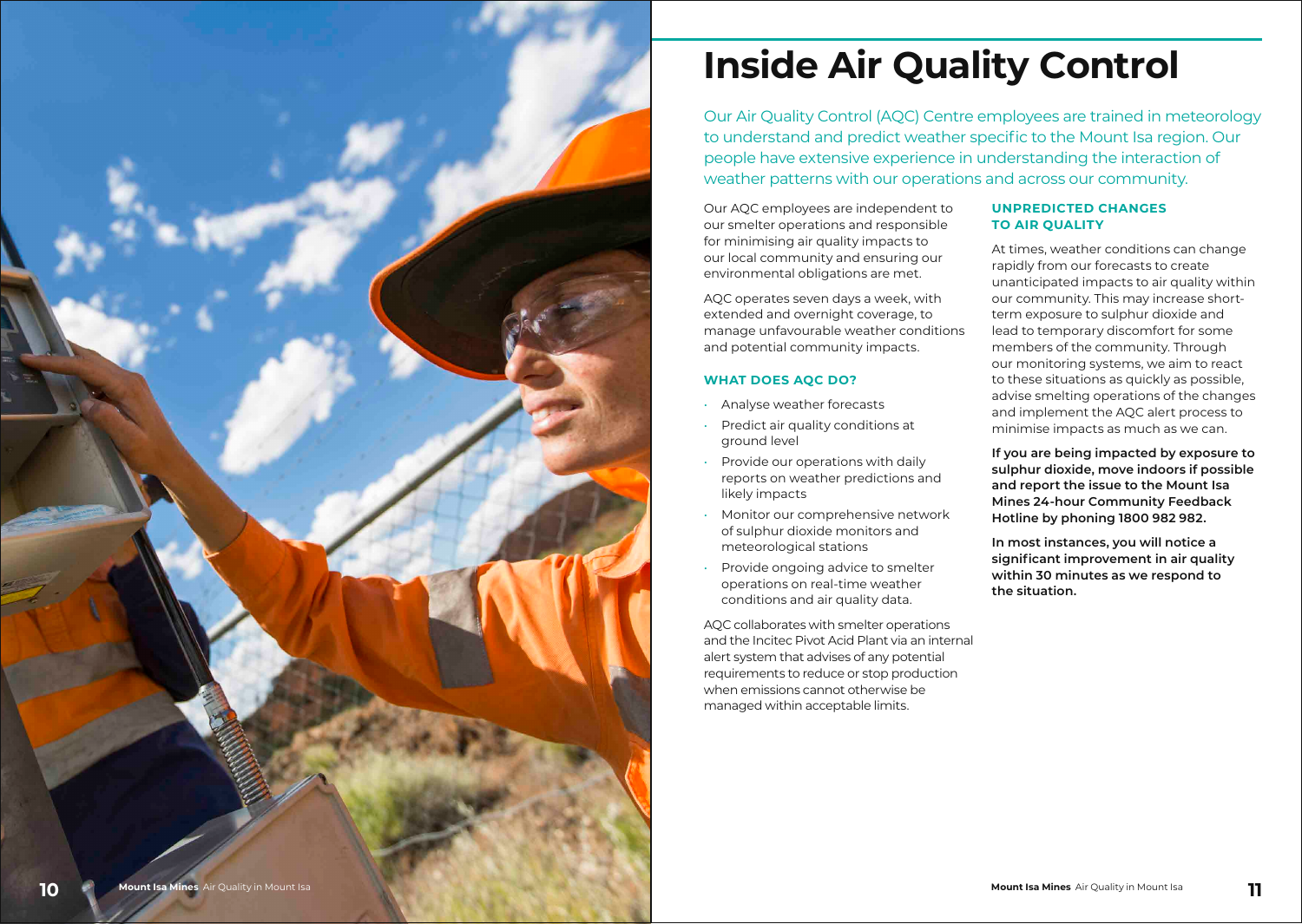# **Real-time information on air quality in Mount Isa**

Access Mount Isa Mines' free industry-leading online tools for information about Air Quality in Mount Isa (AQMI)

### **AQMI SMARTPHONE APP** Information at your finger tips

- See the 24 hour forecast for westerly wind conditions and probability of restricted operations to manage sulphur dioxide emissions
- See what the air quality in your suburb is like and receive notification when a suburb has an increased likelihood of sulphur dioxide emissions.

Download the free app from the Apple App Store or Google Play, just search for AOMI.

## **AQMI ONLINE PORTAL** Information in depth

- Detailed information about our air quality management practices, procedures and improvement initiatives, as well as a breakdown of our State Government regulated compliance obligations
- Hourly, daily-average and annual-average air quality performance results direct from Mount Isa Mines' sophisticated air quality monitoring network
- Useful information about sulphur dioxide and health.

Go to www.mountisamines.com.au, then click on the AQMI Portal link.

For more information, contact the Mount Isa Mines' Community Feedback Hotline on 1800 982 982 or visit www.mountisamines.com.au

**Keeping in touch with our community**

- 
- 
- 



# **Where can I find out more?**

### **Contact us**

### **Call our Community Feedback Hotline on 1800 982 982**

Our dedicated Community Relations team is responsible for engaging openly and honestly with our stakeholders, as well as responding to all community enquiries and complaints.

You are encouraged to contact the 24-hour hotline if you have any questions, concerns or believe there is an increase in sulphur dioxide in your area.

### **Visit our online Air Quality Web Portal at**

www.mountisamines.com.au for the latest on our air quality improvement initiatives and hourly air quality results updates from our monitoring network.

### **Write to us at** Community Relations Team Mount Isa Mines Private Mail Bag 6 Mount Isa Qld 4825

### **Other resources**

**Lead Alliance** 

1800 457 547 www.leadalliance.com.au

### **QML Pathology Mount Isa**

Free blood-lead testing is available to all Mount Isa residents 13a Isa Street, Mount Isa (07) 4743 4299

### **Department of Environment and Heritage Protection**

We provide information from our air monitoring stations to the Queensland Department of Environment and Heritage Protection. For more information on air quality monitoring in Mount Isa, visit www.ehp.qld.gov.au

**Australian Government Department of the Environment and Energy** 

Fact sheets – www.environment.gov.au (search 'sulphur dioxide' and 'lead')

**Queensland Health hotline** 13 HEALTH (13 43 25 84)

**If you experience respiratory discomfort from sulphur dioxide emissions, please consult a medical professional.** 



A GLENCORE COMPANY